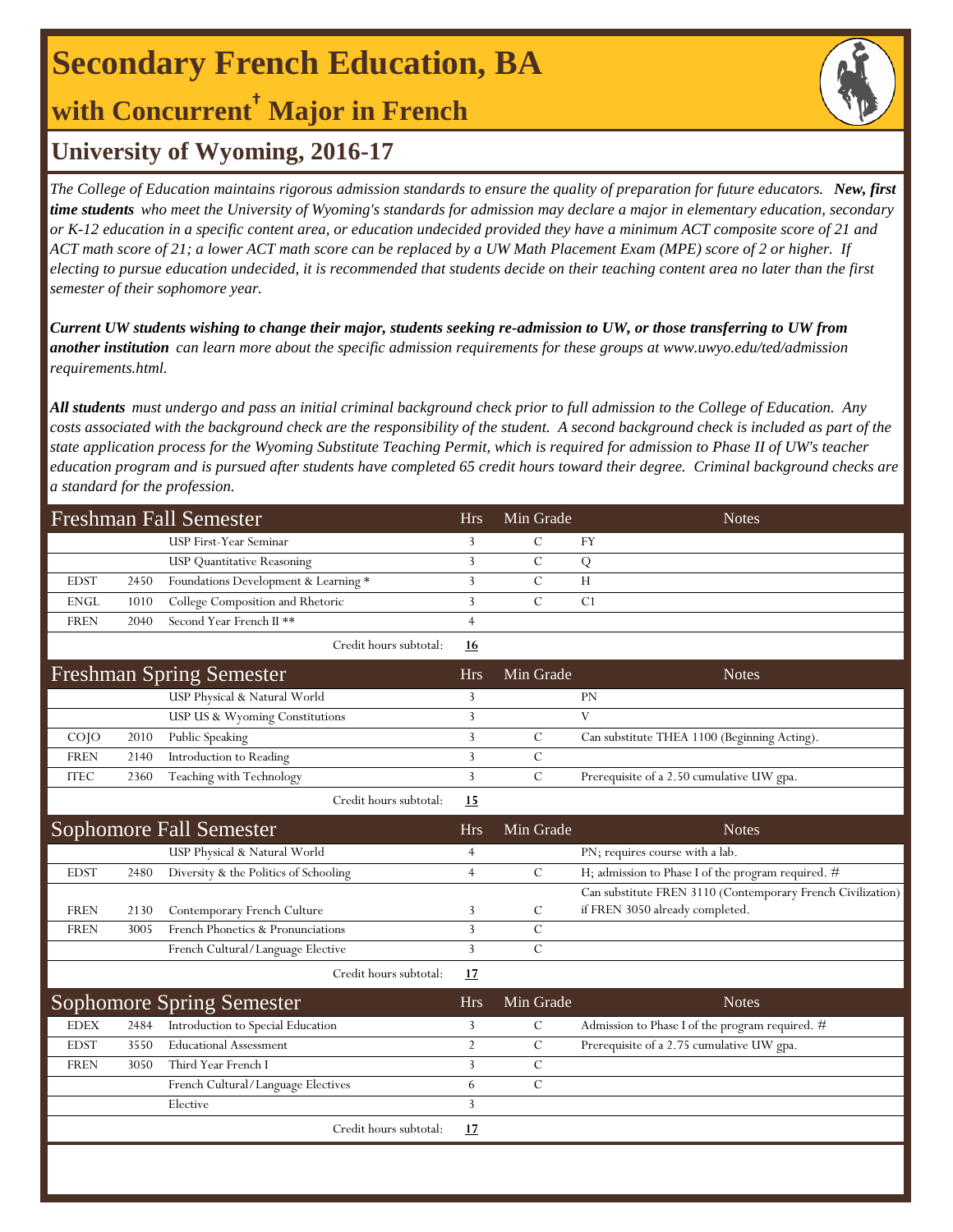# **Secondary French Education, BA**

# **with Concurrent† Major in French**



### **University of Wyoming, 2016-17**

|             |      | <b>Junior Fall Semester</b>                            | <b>Hrs</b>     | Min Grade     | <b>Notes</b>                                                              |
|-------------|------|--------------------------------------------------------|----------------|---------------|---------------------------------------------------------------------------|
| <b>EDCI</b> | 4350 | Introduction to Second Language Acquisition            | 3              | $\mathcal{C}$ |                                                                           |
|             |      | Linguistics, Sociolinguistics, & Social Literacies for |                |               |                                                                           |
| <b>EDCI</b> | 4761 | Teachers                                               | 3              | C             |                                                                           |
| <b>FREN</b> | 3060 | Third Year French II                                   | 3              | $\mathcal{C}$ |                                                                           |
| <b>FREN</b> | 4100 | A Survey of French Literature I                        | 3              | $\mathcal{C}$ |                                                                           |
|             |      | <b>Upper Division French Elective</b>                  | 3              |               |                                                                           |
|             |      | Credit hours subtotal:                                 | 15             |               |                                                                           |
|             |      | <b>Junior Spring Semester</b>                          | <b>Hrs</b>     | Min Grade     | <b>Notes</b>                                                              |
| <b>EDST</b> | 3000 | Teacher as Practitioner                                | 6              | $\mathcal{C}$ | C2; admission to Phase II of the program required. $#$                    |
| <b>FREN</b> | 4110 | A Survey of French Literature II                       | 3              | $\mathcal{C}$ |                                                                           |
|             |      | French Elective above FREN 2030                        | 3              | $\mathcal{C}$ |                                                                           |
|             |      | French Cultural/Language Elective                      | 3              | $\mathcal{C}$ |                                                                           |
|             |      | Credit hours subtotal:                                 | 15             |               |                                                                           |
|             |      | <b>Senior Fall Semester</b>                            | <b>Hrs</b>     | Min Grade     | <b>Notes</b>                                                              |
| <b>EDCI</b> | 4450 | Issues in Multicultural Education                      | 3              | $\mathcal{C}$ |                                                                           |
| <b>EDSE</b> | 3276 | Methods I: Secondary Modern Language Education         | 3              | $\mathcal{C}$ | Admission to Phase IIIa of the program required. #                        |
| <b>EDSE</b> | 4276 | Methods II: Secondary Modern Language Education        | $\overline{4}$ | $\mathcal{C}$ | C3; admission to Phase IIIa of the program required. #                    |
|             |      | <b>Upper Division French Elective</b>                  | 3              | $\mathcal{C}$ |                                                                           |
|             |      | Credit hours subtotal:                                 | 13             |               |                                                                           |
|             |      | <b>Senior Spring Semester</b>                          | <b>Hrs</b>     | Min Grade     | <b>Notes</b>                                                              |
| <b>EDSE</b> | 4500 | Residency in Teaching                                  | 15             | S             | Admission to Phase IIIb of the program required; offered S/U<br>only. $#$ |
|             |      | Credit hours subtotal:                                 | <u>15</u>      |               |                                                                           |
|             |      | <b>TOTAL CREDIT HOURS:</b>                             | <u>123</u>     |               |                                                                           |

This is a guide for course work in the major; actual course sequence may vary by student. Please refer to the online student degree evaluation, and consult with an academic advisor. • Not all courses are offered every semester and some electives may have prerequisites. Students should review the course descriptions in the *University Catalog* and consult with their academic advisor to plan accordingly.

#### **University of Wyoming requirements:**

Students must have a minimum cumulative GPA of 2.0 to graduate. • Students must complete 42 hours of upper division (3000-level or above) coursework, 30 of which must be from the University of Wyoming. • Courses must be taken for a letter grade unless offered only for S/U. • University Studies Program (USP) Human Culture (H) and Physical & Natural World (PN) courses must be taken outside of the major subject, but can be cross-listed with the major.

#### **College of Education requirements:**

This plan assumes student college readiness. Students should be able to start taking 1000-level courses the first semester of college. All professional education courses must be completed with a grade of C or higher. Grades of C- or lower will not satisfy this requirement.